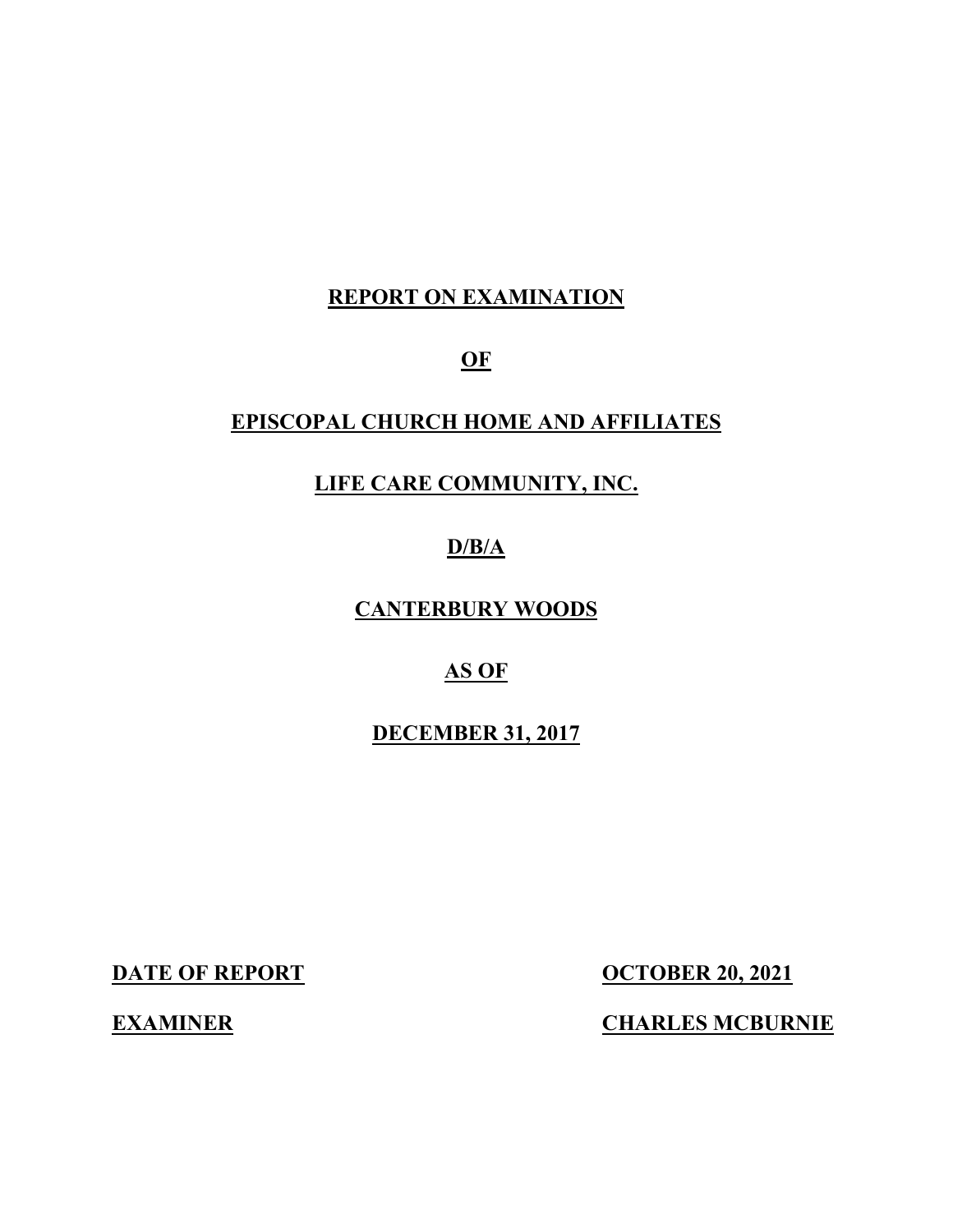## **TABLE OF CONTENTS**

## **ITEM NO. PAGE NO.**

|    | Scope of the examination                    |    |
|----|---------------------------------------------|----|
|    | Description of the Community                | 3  |
|    | A. Corporate governance                     | 4  |
|    | B. Holding company system                   | 7  |
|    | C. Contract options                         | 8  |
|    | D. Occupancy rates                          | 10 |
|    | E. Disclosure statement                     |    |
| 3. | Financial statements                        | 12 |
|    | A. Balance sheet                            | 13 |
|    | Statement of operations<br>B.               | 14 |
| 4. | Compliance with prior report on examination | 16 |
| 5. | Summary of comments and recommendations     | 18 |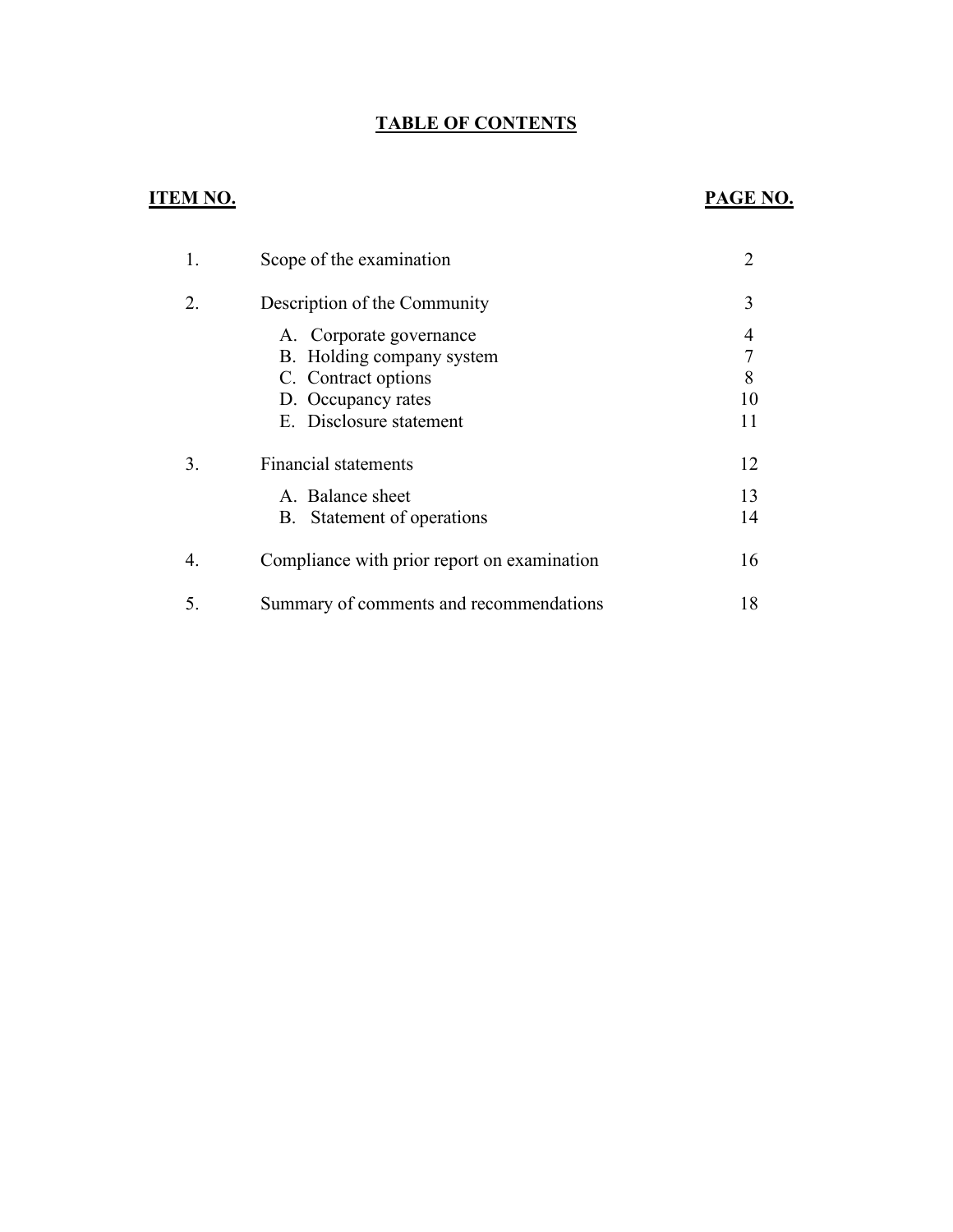

# **Department of Inancial Services**

**KATHY HOCHUL** Governor

**ADRIENNE A. HARRIS**  Acting Superintendent

October 20, 2021

Honorable Adrienne A. Harris Acting Superintendent of Financial Services Albany, New York 12257

Madam:

Pursuant to the requirements of the New York Insurance Law and the New York Public Health Law and acting in accordance with the instructions contained in Appointment Number 31752 dated April 6, 2018, attached hereto, I have made an examination of the Episcopal Church Home and Affiliates Life Care Community, Inc. d/b/a Canterbury Woods, a not-for-profit continuing care retirement community granted a certificate of authority pursuant to the provisions of Article 46 of the New York Public Health Law, as of December 31, 2017, and respectfully submit the following report thereon.

The examination was conducted at the home office of the Episcopal Church Home and Affiliates Life Care Community, Inc. d/b/a Canterbury Woods located at 705 Renaissance Drive, Williamsville, New York.

Wherever the designations the "Community" or "Canterbury Woods" appear herein, without qualification, they should be understood to indicate the Episcopal Church Home and Affiliates Life Care Community, Inc. d/b/a Canterbury Woods.

Wherever the designation the "Department" appears herein, without qualification, it should be understood to indicate the New York State Department of Financial Services.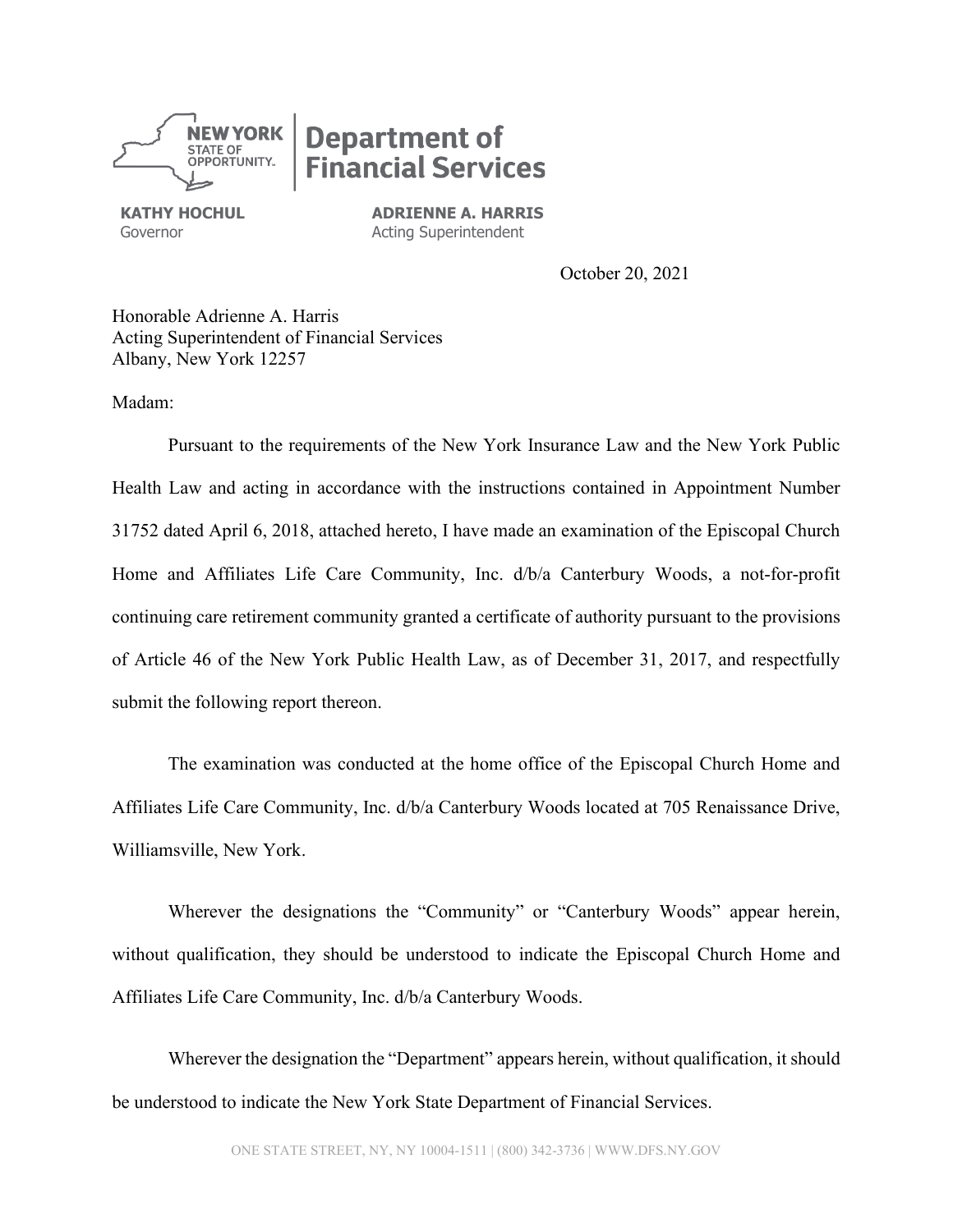#### **1. SCOPE OF THE EXAMINATION**

The previous examination was conducted as of December 31, 2014. This examination covered the three-year period January 1, 2015 through December 31, 2017. Transactions occurring subsequent to this period were reviewed where deemed appropriate.

Representatives of the Department and the New York State Department of Health conducted a site survey of the Community's facility on May 7, 2018, pursuant to Section 4614(1) of the New York Public Health Law.

The examination comprised a verification of the assets and liabilities of the Community as of December 31, 2017, in accordance with generally accepted accounting principles ("GAAP"), as modified by the Department pursuant to Insurance Regulation 140 (11 NYCRR 350); a review of income and disbursements deemed necessary to accomplish such verification; and utilized, to the extent considered appropriate, work performed by the Community's independent certified public accountants and independent actuary. It is noted that the balance sheet included herein was reported as of December 31, 2017, on a statutory actuarial basis, pursuant to Insurance Regulation 140 (11 NYCRR 350).

A review was also made of the following items:

Community documents Compliance with By-Laws Occupancy rate levels Financial documents Board of Directors' minutes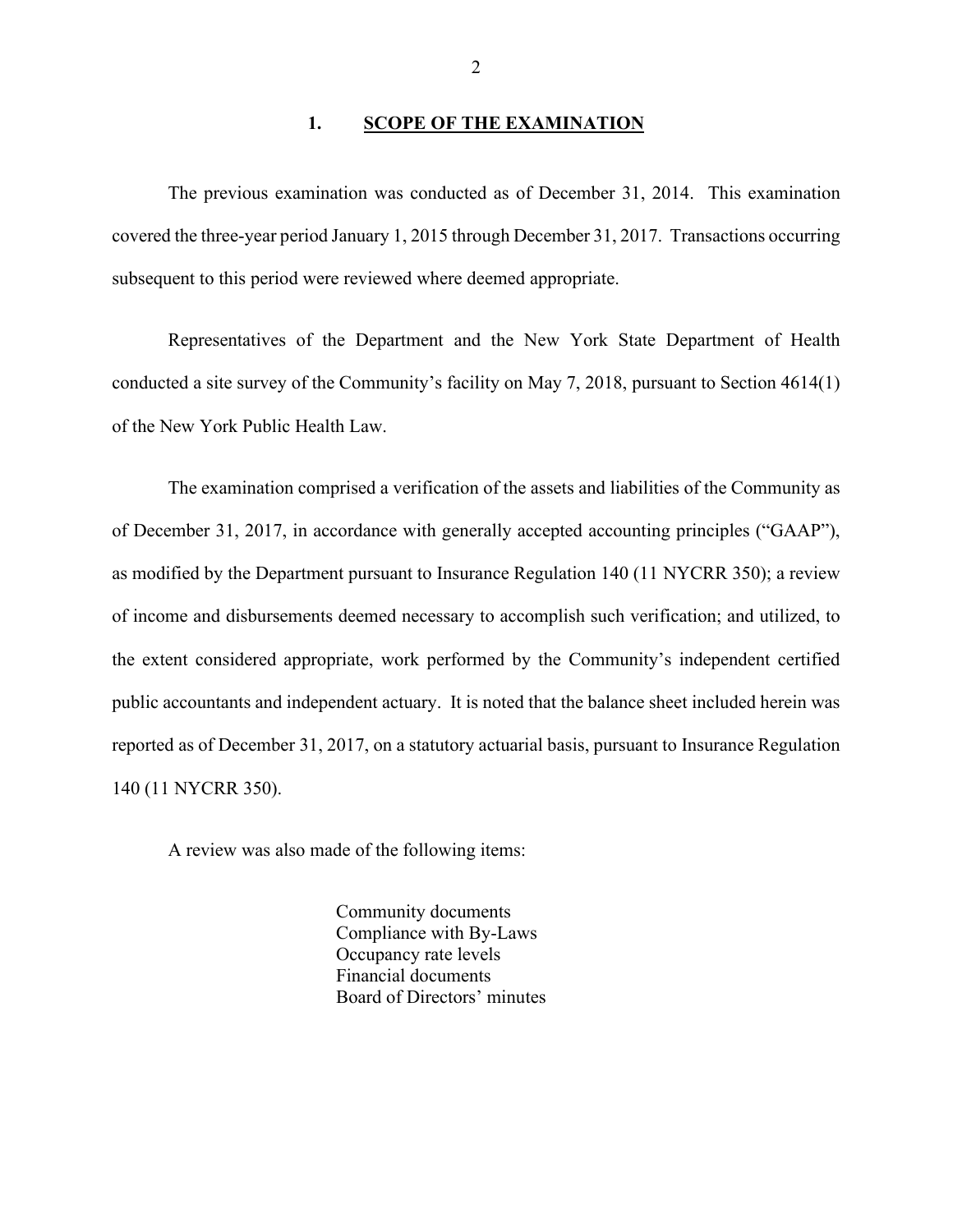This report on examination is confined to financial statements and comments on those matters which involve departures from laws, regulations or rules, or which are deemed to require explanation or description.

A review was also made to ascertain what actions were taken by the Community with regard to the comments and recommendations contained in the prior report on examination.

#### **2. DESCRIPTION OF THE COMMUNITY**

Canterbury Woods is a continuing care retirement community ("CCRC") as defined in Section 4601 of the New York Public Health Law. The Community was formed on July 6, 1995. It received a Certificate of Authority from the New York State Department of Health, approved by the New York Continuing Care Retirement Community Council, and commenced operations on June 1, 1999. On December 22, 2015, the Department of Health granted programmatic approval of the Community's reconfiguration of its existing Certificate of Authority application and the Department of Financial Services stated no objections to the reconfiguration application.

The Community is a New York State not-for-profit organization which was formed to build, own, and operate a continuing care retirement community.

At December 31, 2017, the Community consisted of 296 independent living units and 85 assisted living and private nursing suites. Canterbury Woods CCRC consisted of two campuses; Williamsville campus and Gates Circle campus.

At December 31, 2017, Canterbury Woods, Williamsville campus, included 243 independent living units, 32 assisted living units and 48 private nursing suites. Within the 243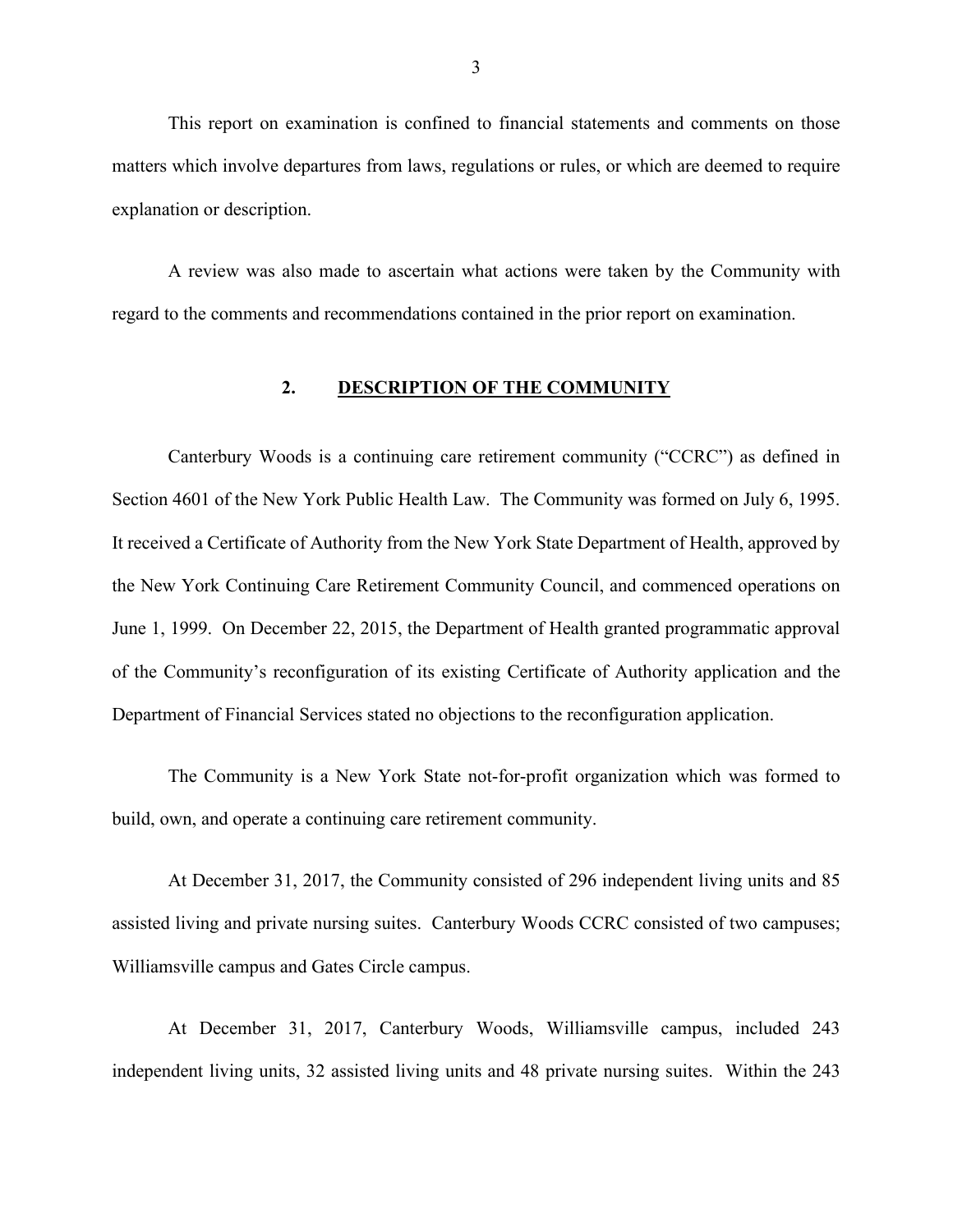independent living units on Williamsville campus, there are 40 patio homes located at Lexington Village at Canterbury Woods. Canterbury Woods, Gates Circle campus, included 53 independent living units and five (5) assisted living units. The Community is a tax-exempt organization under Section 501(c)(3) of the Internal Revenue Code.

The Community provides residents with a continuum of services, including: independent living, enriched housing and skilled nursing home care. As a condition precedent to providing these services, the Community enters into a residency agreement with each prospective resident that sets forth the responsibilities of both parties. For the right to occupy, use the living accommodations and utilize the services of the Community, each resident is required to pay an entrance fee and monthly service fee based on the size and type of living unit and the number of occupants.

#### A. Corporate Governance

Pursuant to the Community's Charter and By-laws, management of the Community is to be vested in a Board of Directors comprised of no less than seven and no more than sixteen members. As of December 31, 2017, the Community's Board of Directors was comprised of eleven voting and three ex-officio members, as follows:

| Name                    | Principal Affiliation  |
|-------------------------|------------------------|
| Amy Bard                | Vice President,        |
| Buffalo, New York       | M&T Bank               |
| Barry W. Brandon        | Managing Director,     |
| Clarence, New York      | <b>FTI</b> Consulting  |
| Gregory R. Carballada   | Architect,             |
| Williamsville, New York | Foit-Albert Associates |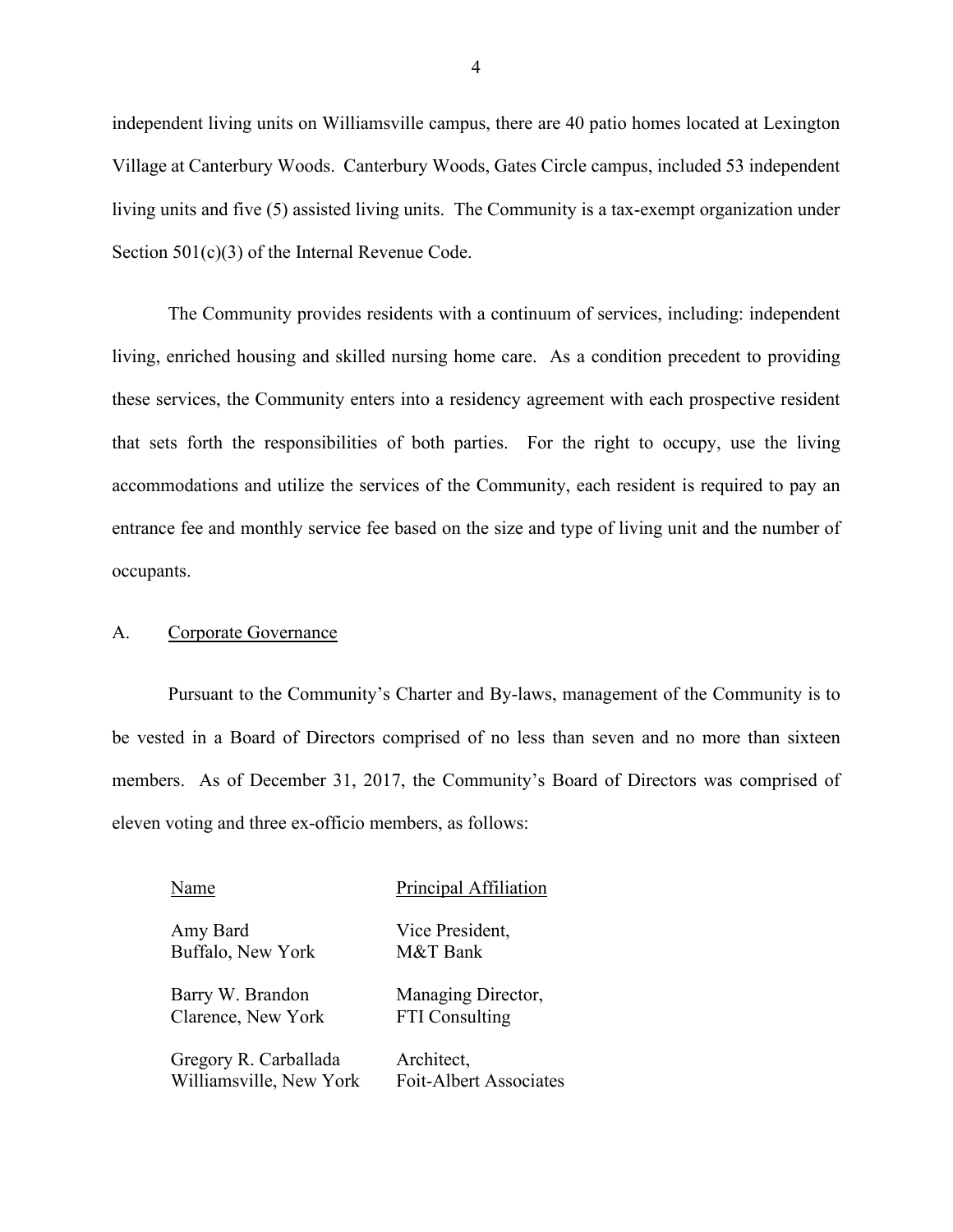| Name                                            | Principal Affiliation                          |
|-------------------------------------------------|------------------------------------------------|
| Rev. R. William Franklin*                       | Retired,                                       |
| Tonawanda, NY                                   | Episcopal Diocese of Western New York          |
| <b>Robert Greene</b><br>Williamsville, New York | Retired                                        |
| Charles E. Kopp<br>E. Amherst, New York         | Retired                                        |
| Dale Lesinski                                   | President,                                     |
| Clarence, New York                              | DiVal Safety Equipment, Inc.                   |
| Joan Mangano*<br>Buffalo, New York              | Retired                                        |
| Laurie Menzies                                  | Senior Partner,                                |
| Buffalo, New York                               | Pfalzgraf, Beinhauer and Menzies, LLP          |
| Katherine M. Mohney                             | Director,                                      |
| Holland, New York                               | Morgan Stanley                                 |
| Sandra Moore*                                   | Resident of Canterbury Woods,                  |
| Williamsville, New York                         | President of Canterbury Woods Resident Council |
| Anne Ryan                                       | Executive Director,                            |
| Buffalo, New York                               | Read to Succeed - Buffalo,                     |
| Carol G. Salvatore                              | Certified Public Accountant,                   |
| Clarence Center, NY                             | Tronconi Segerra and Associates                |
| Richard K. Welte                                | Manager,                                       |
| Williamsville, NY                               | Northtown Automotive Companies                 |
| $\mathbf{r} = \mathbf{r} \times \mathbf{r}$     |                                                |

\*Ex-Officio Director, non-voting Director.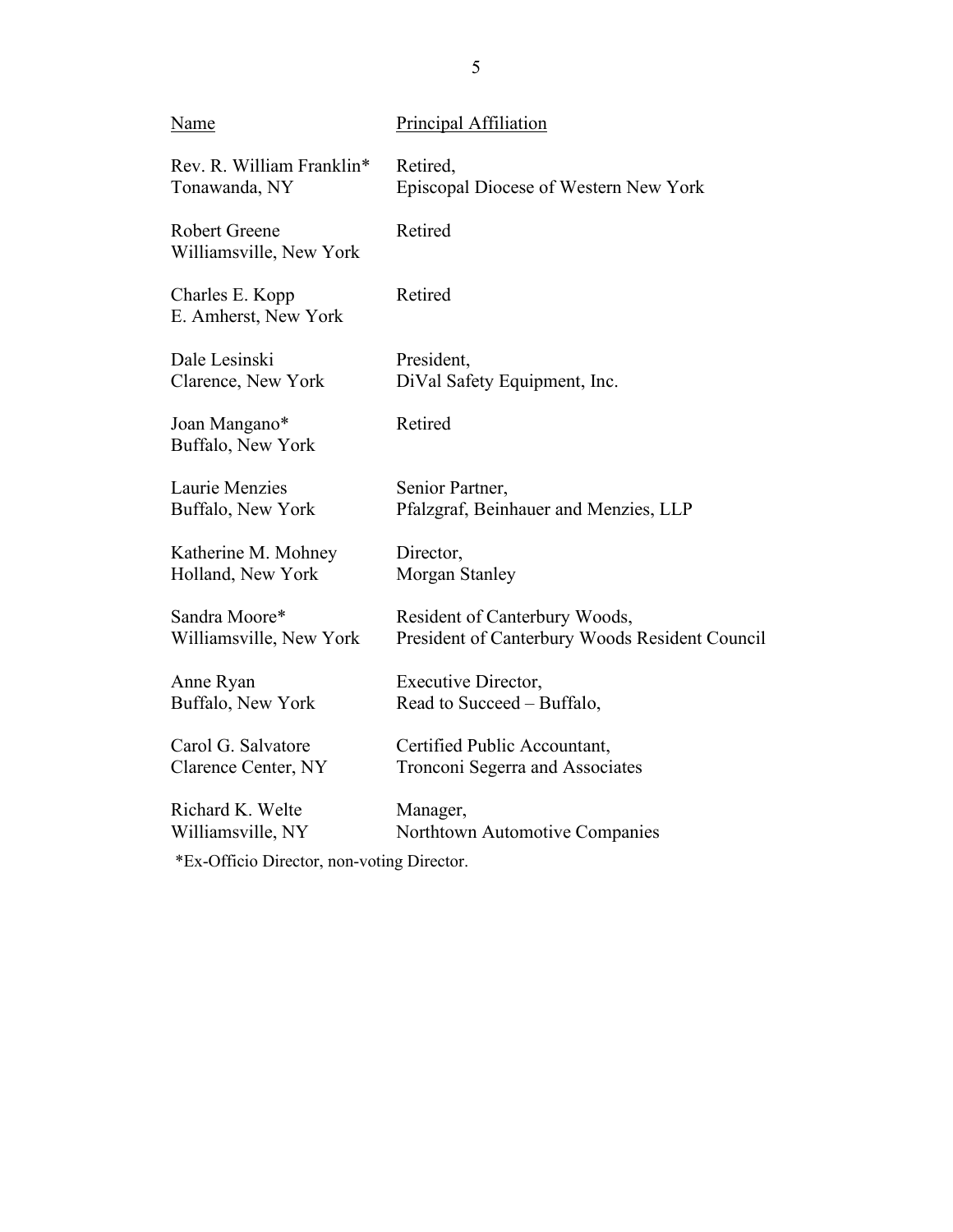The Community's officers as of December 31, 2017, were as follows:

| Name                | Title                   |
|---------------------|-------------------------|
| Robert L. Wallace   | Chief Executive Officer |
| James J. Juliano    | Chief Financial Officer |
| Katherine M. Mohney | Chairman                |
| Anne Ryan           | Treasurer               |
| Laurie Menzies      | Secretary               |

The Directors do not receive any compensation for their service however, they may be reimbursed for any reasonable expenses incurred on behalf of the Community.

The by-laws require the Board to meet at least four times per year on dates selected by the Board at an hour and place designated by the Chair, and on such other occasions as the Chair considers proper. One of these meetings will be designated as the Annual Meeting. The Chairman of the Board shall have authority to cancel or fix another date for a regular meeting.

Special meetings of the Board of Directors, at which any business may be considered, can be called by the Chair. Special meetings are also called on written request of not less than three members of the Board, the notices thereof to state the business to be considered.

A review of the attendance records of the Board of Directors' meetings held during the period under examination revealed that there was a quorum at each such meetings, either in person or by proxy.

The By-laws state that any Director may be removed from office for cause, or if such Director misses two or more meetings of the Board convened within any twelve-month period, without sufficient reason for such absences.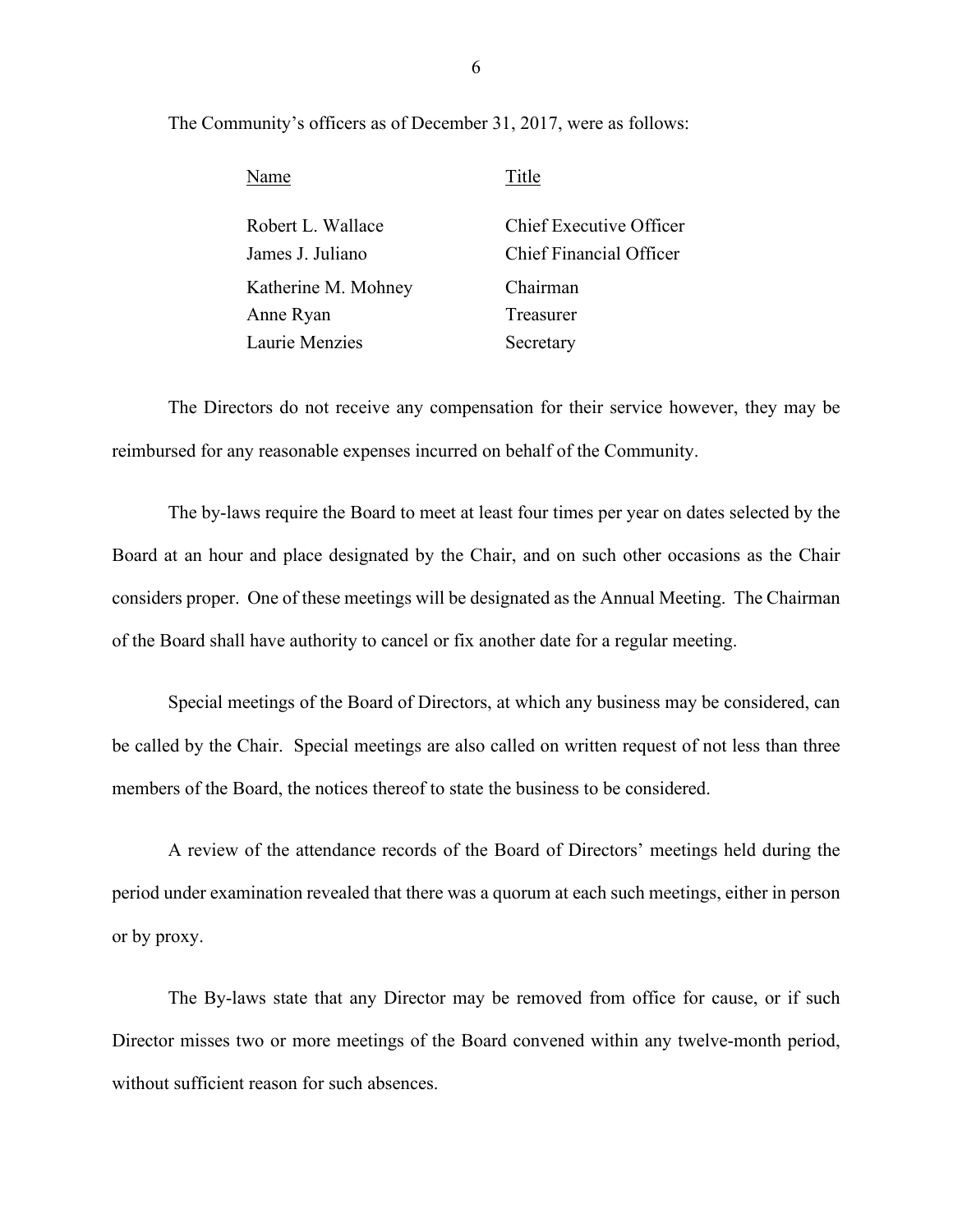It was noted that two (2) Board members Amy Bard and Reverend R. William Franklin failed to attend at least one-half of all board meetings they were eligible to attend.

Members of the Board have a fiduciary responsibility and must show an ongoing interest in the affairs of the Community. Members who fail to attend at least one-half of the Board meetings that they were eligible to attend, unless appropriately excused, do not fulfill such criteria and should therefore resign or be removed.

It is recommended that Board members who are unable or unwilling to consistently attend meetings they are eligible to attend, either resign or be replaced.

During the review of the Board minutes, it was noted that, while the minutes did record attendance, the minutes did not clearly indicate which attendees were directors, and which were officers or invitees.

It is recommended as a best practice; the minutes of the Board of Directors' meetings clearly delineate the position of each attendee.

#### B. Holding Company System

The structure of the Community's holding company system as December 31, 2017, was as follows:

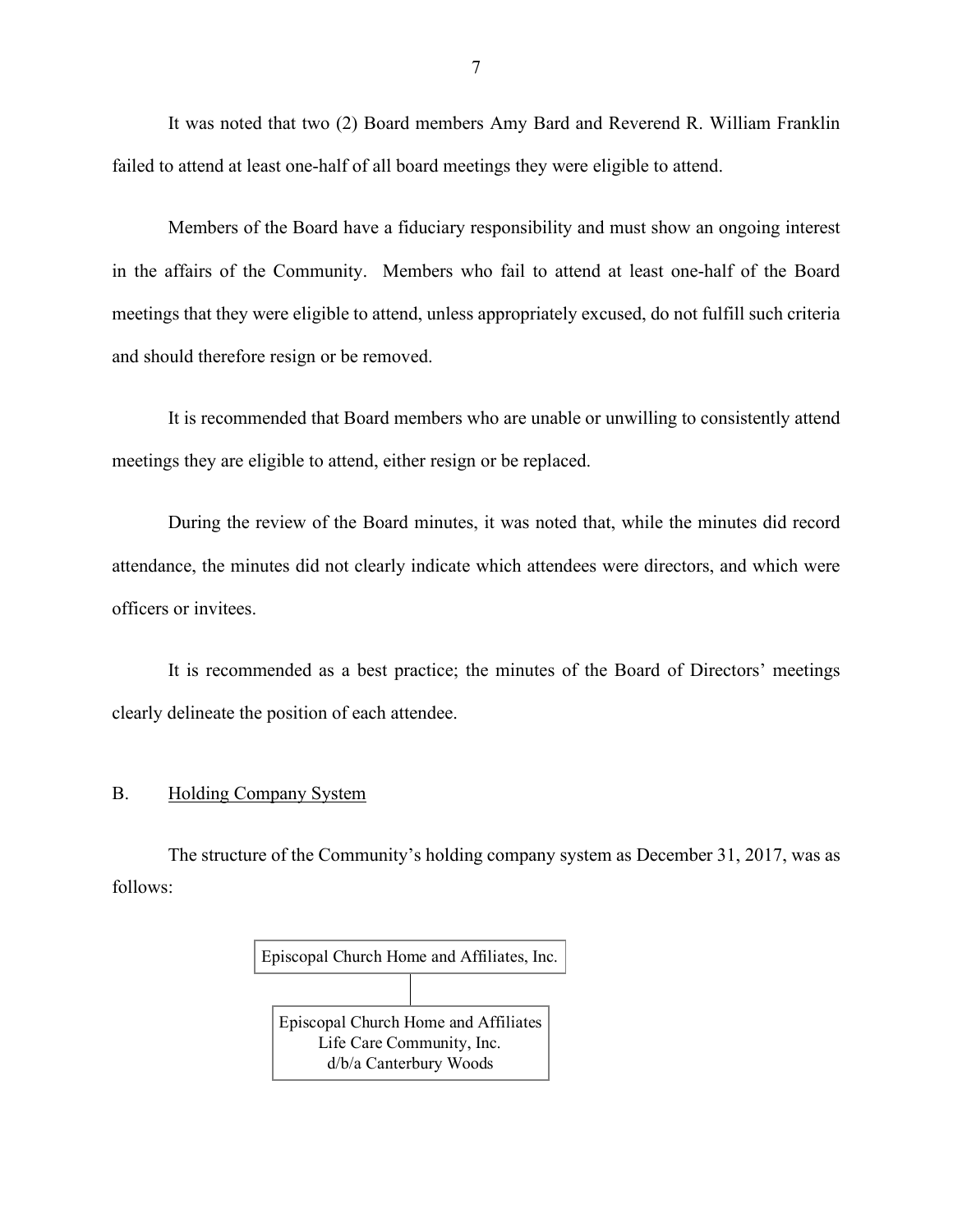The Community is affiliated through common Directors and/or shared economic interests with the following entities:

- Episcopal Church Home and Affiliates, Inc. ("ECH&A")
- Episcopal Church Home of Western New York
- Episcopal Community Healthcare, Inc.
- Episcopal Community Housing, Inc.
- Episcopal Residential Health Care Facility, Inc.
- Brent Manor, Inc.
- Episcopal Community Housing Development Organization, Inc. ("CHODO")
- Episcopal Church Home Foundation of Western New York, Inc.

The Community is a Type B corporation as defined in Sections 201 and 601(a) of the New York Not-for-Profit Corporation Law. The sole member of the Community is Episcopal Church Home and Affiliates, Inc. The Community is controlled by ECH&A through By-law requirements. ECH&A must approve any amendment to the Community's By-laws or Articles of Incorporation.

#### C. Contract Options

During the examination period the Community offered three contract types. The Type A 90% refundable, Type A Amortized Contract and Type B 90% refundable contract. Under these contracts the resident pays an entrance fee and a monthly service fee to the Community. The entrance fee for these contracts consist of a residential component and life care component or modified life care component for the Type B contract.

Subsequent to the examination period, a fourth contract option was added, the Type C (Fee for Service) 90% refundable contract.

Additional details of the Community's contracts are as follows: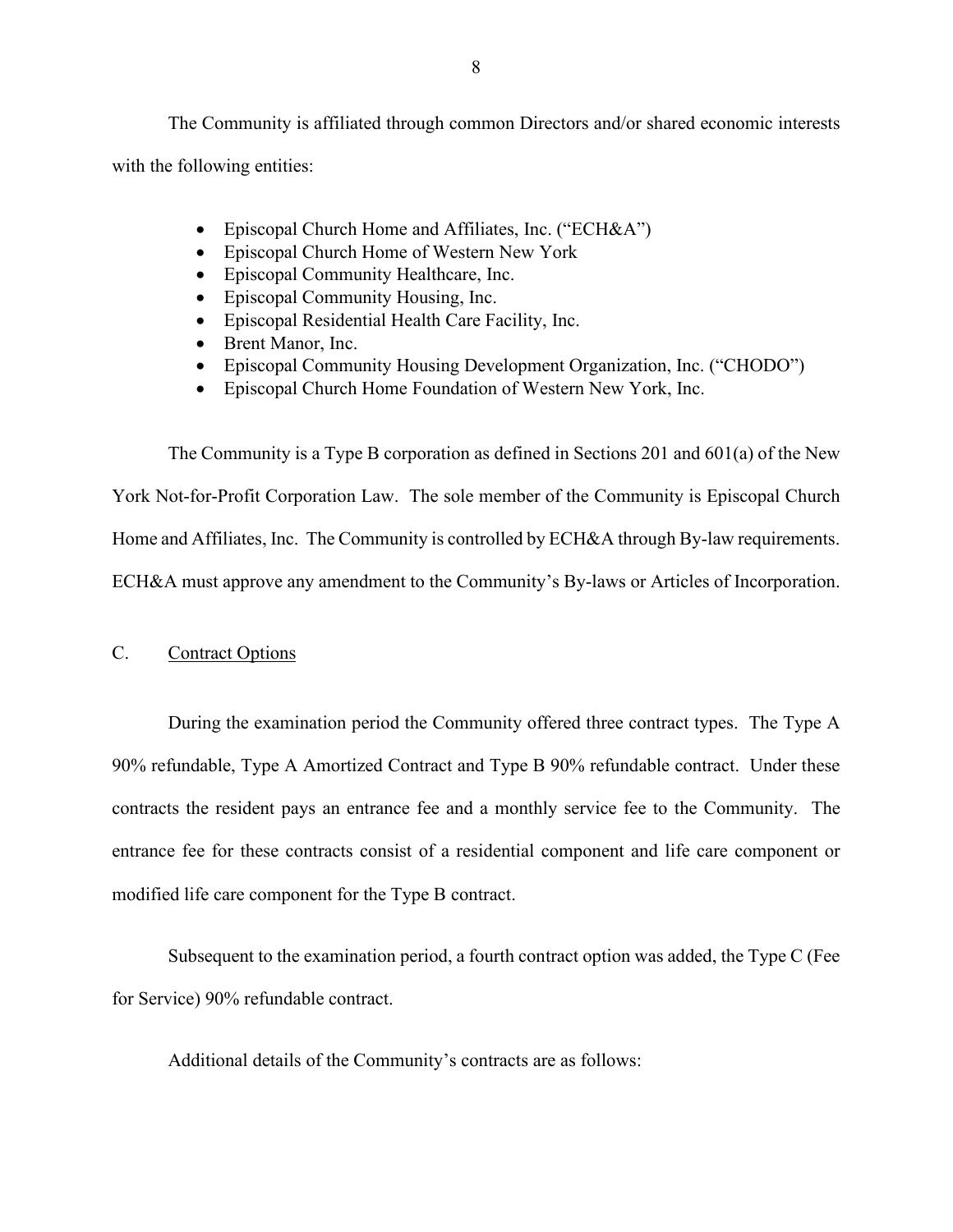#### Type A 90% Refundable Contract

During the first 90 days after the entrance fee is received in full, if the resident terminates the contract for any reason, all amounts collected are fully refundable. After the 90-day period, the residential component of the entrance fee is reduced by a 4% processing fee and an additional 2% charge each month until the balance reaches 90%, at which time no additional decreases are applied. The life care component continues to be reduced by 2% each month, until it reaches zero at the 51<sup>st</sup> month. Upon vacancy, the remaining 90% balance in the residential component is refunded.

In this contract option, the resident is eligible for unlimited days of assisted living services and nursing home care.

#### Type A Amortized Contract

This option has a lower entrance fee than the Type A 90% Refundable Contract. During the first 90 days after the entrance fee is received in full, if the resident terminates the contract for any reason, all amounts collected are fully refundable. If termination occurs more than 90 days, but less than 50 months after the resident's occupancy date, a portion of the residential and life care components of the entrance fee will be refunded. The Community will retain six (6) percent of the entrance fee after 90 days and two percent for each month after resident's occupancy date beginning with the fourth month and will refund the balance. If the agreement is terminated on or after the  $50<sup>th</sup>$ month after the resident's occupancy date, no refund will be due.

Under this contract, the resident is also eligible for unlimited days unlimited days of assisted living services and nursing home care.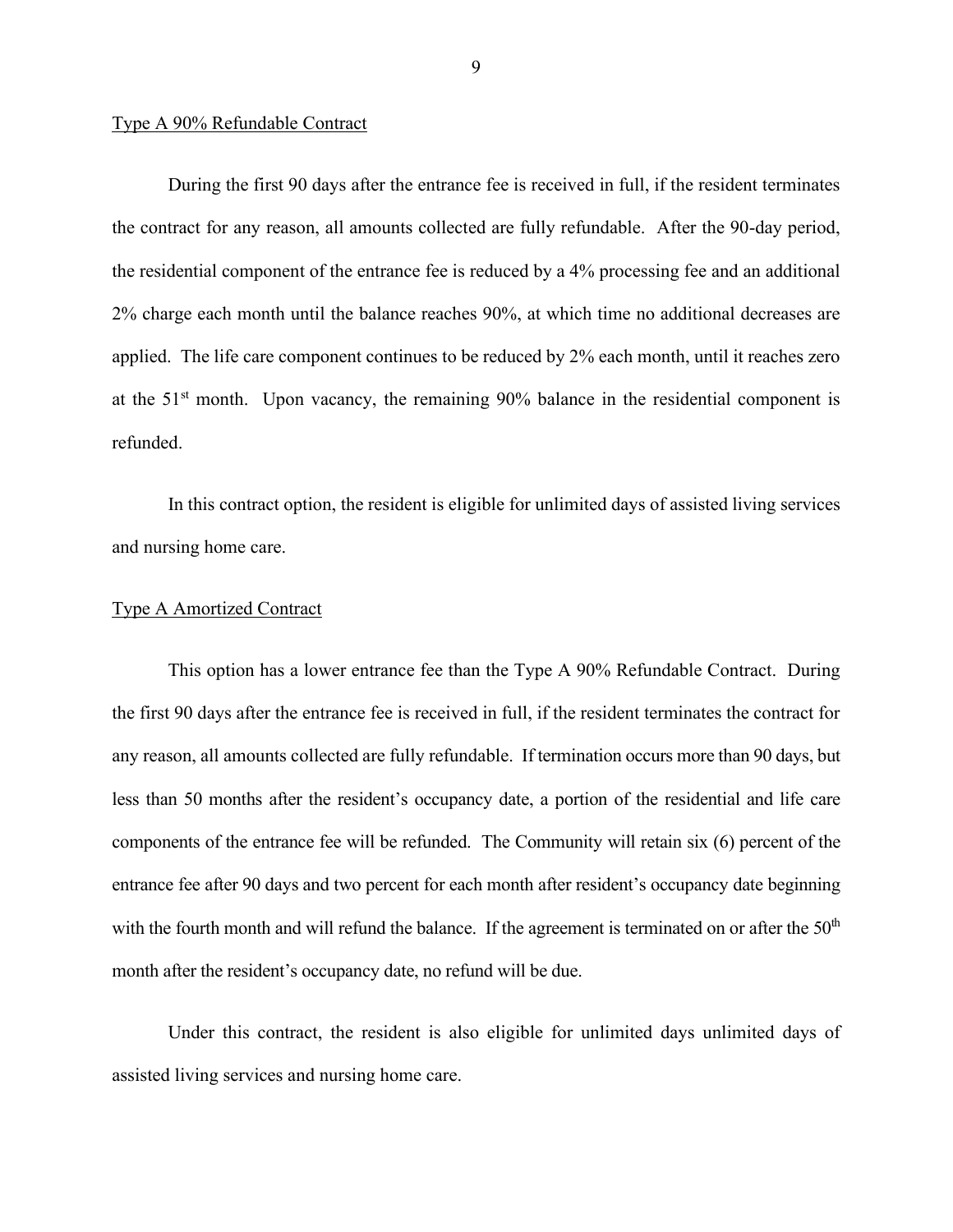#### Type B 90% Refundable Contract

This modified life care contract type has a similar entrance fee as the Type A 90% Refundable Contract but has a lower life care fee and monthly fee. The payment and refund structure in this option are similar to the Type A 90% Refundable Contract.

The resident with this contract, is restricted to a maximum of 60 days of assisted living services and nursing home care under this contract. Assisted living services beyond 60 days will be paid by the resident at the daily rate for such services. Nursing home care beyond 60 days provided at Canterbury Woods will be paid by the resident or by the residents Health Maintenance Organization ("HMO") if the resident is enrolled in an HMO at the Medicare per diem rate.

#### Type C (Fee-for-Service) 90% Refundable Contract

The Type C contract does not provide any prepaid life care benefits and does not have a life care charge in the entrance fee. Any assisted living services, or nursing home care used is paid for at the per diem rate by the resident. The entrance fee and monthly service fee for the Type C contract is set at 75% of the Type A 90% refundable contracts residential component of its entrance fee and monthly service fees.

The refund structure is similar to the Type A 90% refundable contract for the residential component of the entrance fee.

#### D. Occupancy Rates

The following reflects the occupancy rates at each year-end, 2014 to 2017, for each of the facilities within the Community: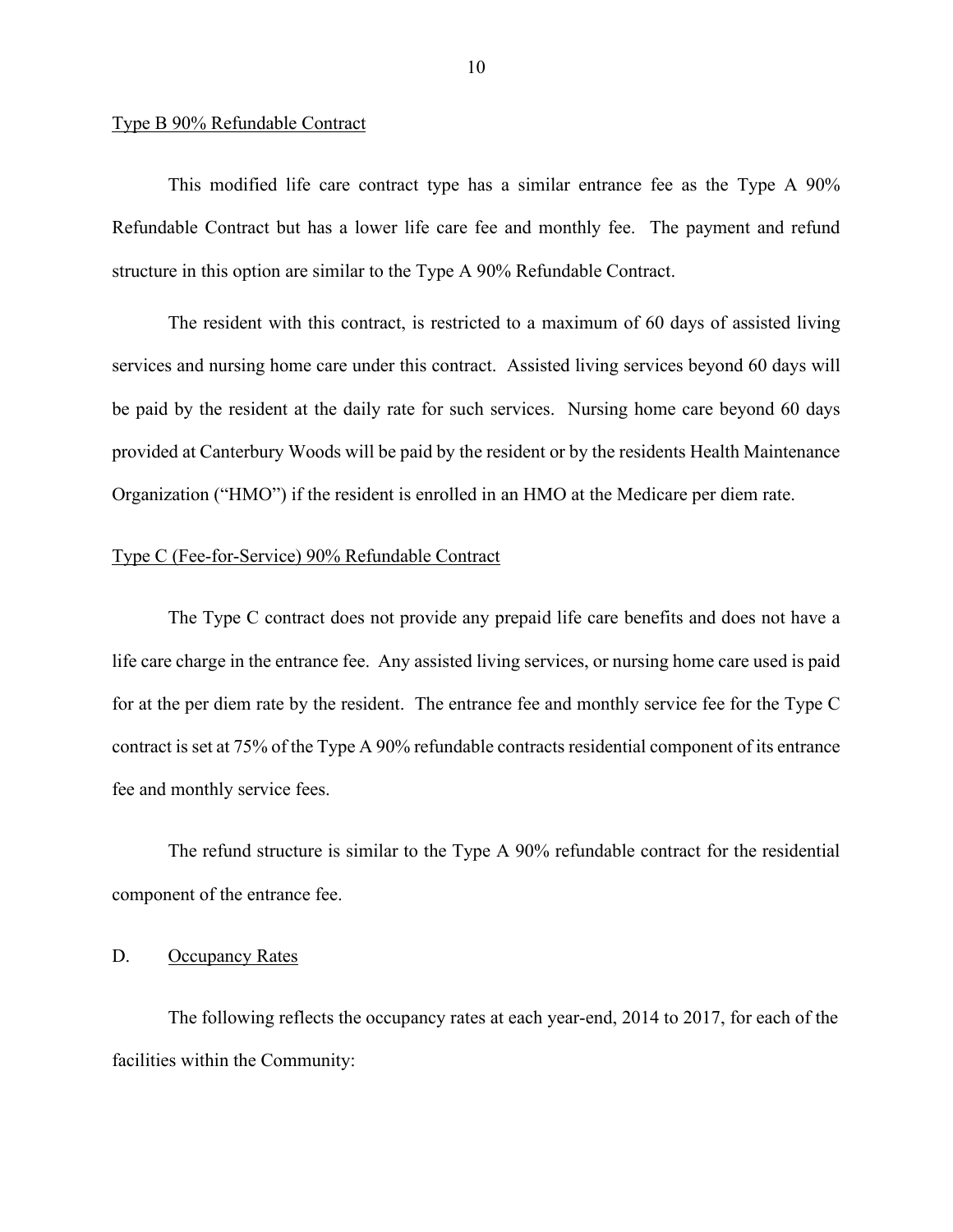|                                   | 2015      | 2016      | 2017      |
|-----------------------------------|-----------|-----------|-----------|
| Independent living units          | 91.4%     | 91.8%     | 81.8%     |
| Enriched housing/Adult care units | 81.3%     | 90.6%     | 81.1%     |
| Skilled nursing facility          | $100.0\%$ | $100.0\%$ | $100.0\%$ |

On September 21, 2015, Canterbury Woods signed a guaranteed maximum price ("GMP") construction contract for the building of 53 additional independent living units and 5 additional assisted living units called Canterbury Woods at Gates Circle in Buffalo, New York. Canterbury Woods at Gates Circle opened in October of 2017.

As of December 31, 2017, Canterbury reported a drop in its Independent Living Unit occupancy rate to approximately 82 percent from nearly 92 percent the prior year. The decreased occupancy rate was due to the opening of the 53 new independent living units two months prior for occupancy as Canterbury was still in the process of procuring residents for the units.

#### E. Disclosure Statement

Section 4606(14)(b) of the New York Public Health Law states, in part:

"Initial disclosure statement. Prior to the execution of a contract, or before the transfer of any money, other than a refundable priority reservation fee or non-refundable priority reservation agreement application fee, to an operator by or on behalf of a prospective resident, whichever occurs first, the operator shall deliver to the person with whom the contract is to be entered into or the persons legal representative the most recent annual statement as required by section forty-six hundred seven of this article, and an initial disclosure statement which contains the following,,,

14. In accordance with regulations promulgated by the council, the operator shall prepare a standard information sheet for each approved continuing care retirement community, which must be approved by the department of health, distributed with the community's marketing materials and attached to the initial disclosure statement prepared in accordance with this section. The standard information sheet shall be prepared in plain language and in twelve-point type and shall include but shall not be limited to the following information…

b. the name, address, and telephone number of the operator and a contact person employed by the operator."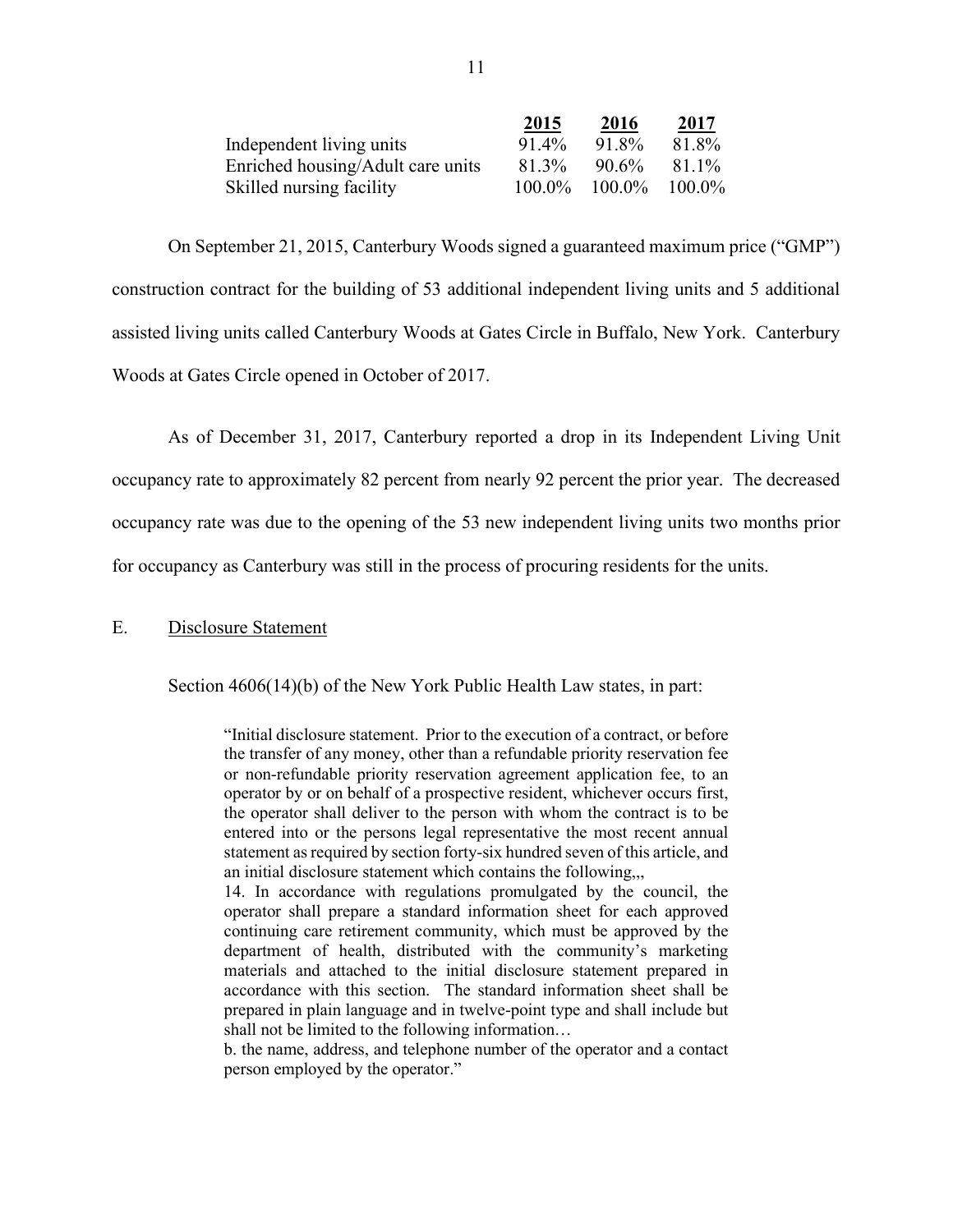The Community does not list a contact person in its standard information sheet within its Disclosure Statement and therefore, is not in compliance with Section 4606(14)(b) of the New York Public Health Law.

It is recommended that the Community comply with Section 4606(14)(b) of the New York Public Health Law by listing a contact person within the standard information sheet of its disclosure statement.

A similar recommendation was included in the previous report on examination.

#### **3. FINANCIAL STATEMENTS**

The following statements show the assets, liabilities, and actuarial surplus as of December 31, 2017, as contained in the Community's 2017 filed annual statement presented on a statutory actuarial basis pursuant to Insurance Regulation No. 140 (11 NYCRR), a condensed summary of operations and a reconciliation of the actuarial surplus account for the years under review.

For calendar years 2014 through 2017, Canterbury Woods retained the firm of Bonadio & Co., LLP to audit the Community's combined statement of financial position and related consolidated statements of operations and cash flows.

It was concluded that the consolidated financial statements present fairly, in all material respects, the financial position of the Community at the respective "as of" audit dates. Balances reported in these audited financial statements were reconciled to the corresponding years' annual statements with no discrepancies noted.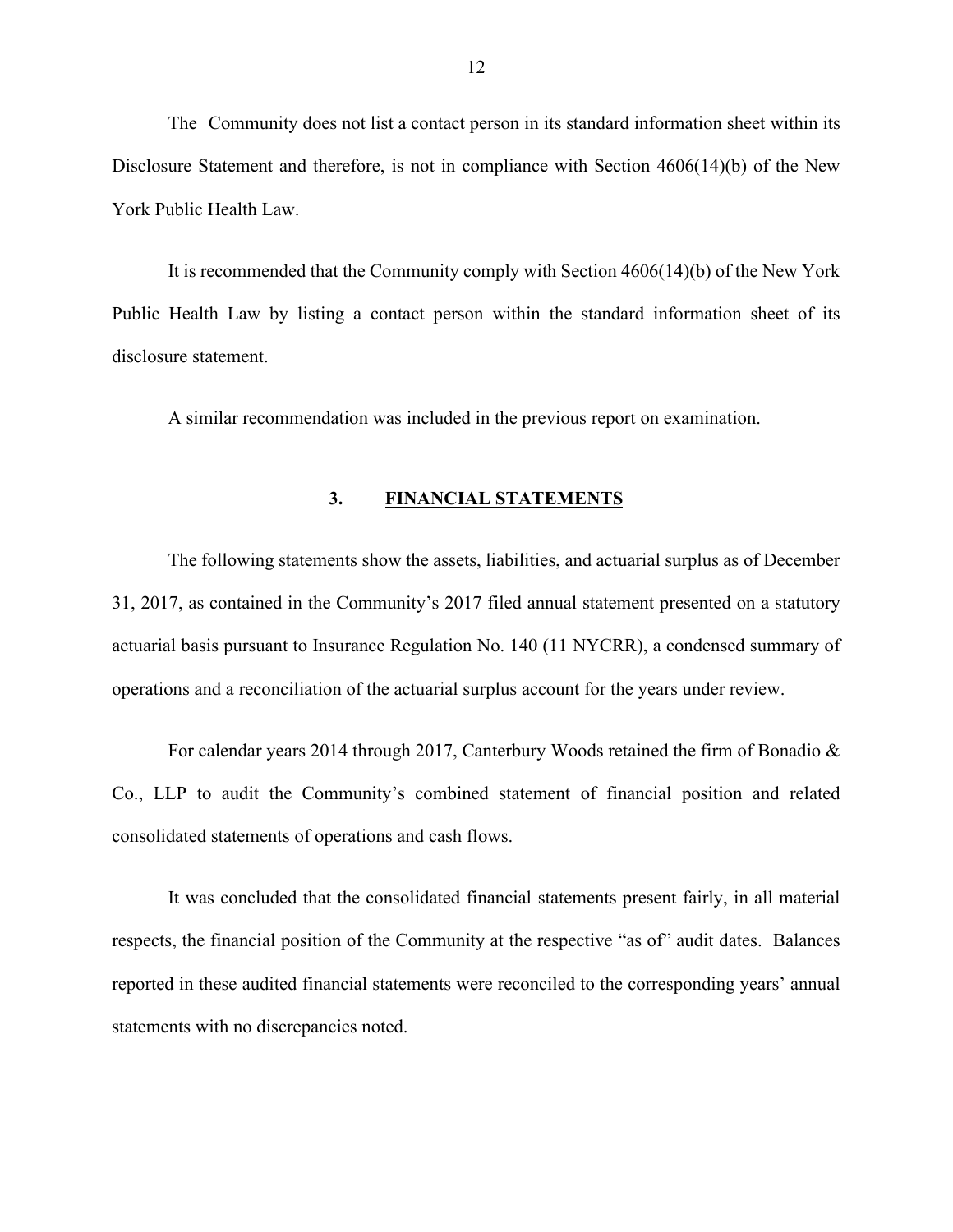## A. Balance Sheet

#### **Assets**

| Cash and investable assets                | \$37,786,822  |
|-------------------------------------------|---------------|
| Accounts receivable and prepaid expenses  | 4,753,901     |
| Land                                      | 11,267,798    |
| <b>Building</b>                           | 94,865,986    |
| Furniture, fixtures and equipment-at cost | 14,247,403    |
| Deferred financing cost                   | 2,575,635     |
| Deferred marketing cost                   | 3,903,767     |
| Total assets                              | \$169,401,312 |
| Liabilities                               |               |
| <b>IDA</b> bonds                          | 2,035,000     |
| Financial institutions                    | 24,128,000    |
| Actuarial reserves                        | 129,322,517   |
| <b>Total liabilities</b>                  | \$155,485,517 |
| Net surplus                               |               |
| Total net surplus                         | \$13,915,795  |
| Total liabilities and net surplus         | \$169,401,312 |
|                                           |               |

**Note:** It should be noted that the net asset values herein are reported on a statutory/actuarial basis. As such, the values differ from the certified financial statements prepared by the Community's certified public accountants using generally accepted accounting principles (GAAP basis).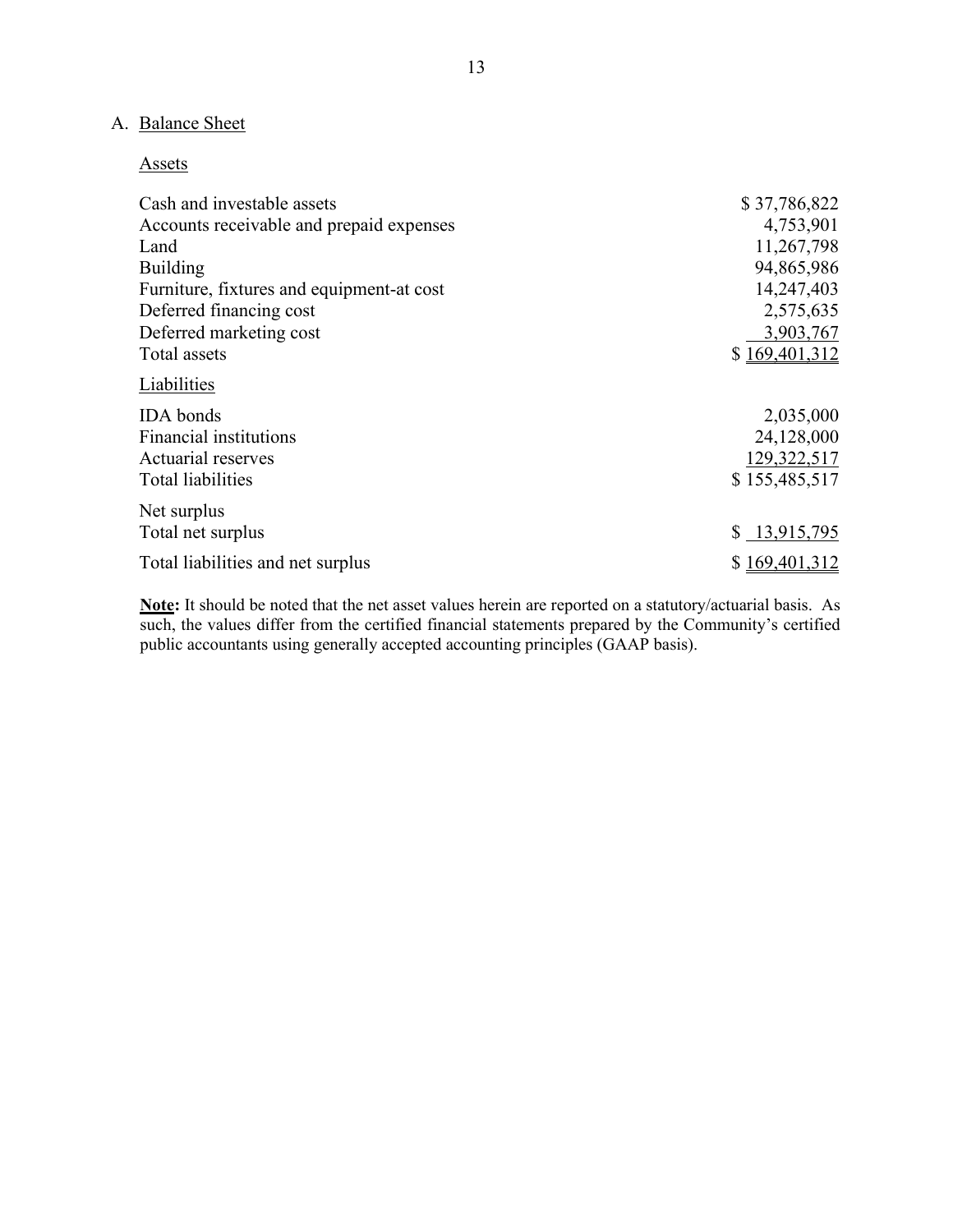## B. Statement of Operations

The statement of operations is presented on a statutory modified GAAP basis for the threeyear examination period, January 1, 2015 through December 31, 2017.

## Revenue

| Monthly maintenance fess                       | \$41,436,676  |               |
|------------------------------------------------|---------------|---------------|
| Revenue from related organizations             | 108,000       |               |
| Earned entrance fees (net of refunds)          | 7,046,557     |               |
| Patient revenue from nonresidents              | 4,853,462     |               |
| Interest and dividend income                   | 389,335       |               |
| Aggregate write-ins for other                  |               |               |
| operating revenue                              | 1,025,633     |               |
| Total revenue                                  |               | \$54,859,663  |
| <b>Expenses</b>                                |               |               |
| Operative interest expense                     | \$<br>656,654 |               |
| Facility and dining expenses                   | 19,059,467    |               |
| Health expenses                                | 10,803,618    |               |
| Administration expenses                        | 10,388,853    |               |
| Depreciation and amortization charges          | 9,501,978     |               |
| Change in provision for uncollectible accounts | 20,000        |               |
| Real estate taxes                              | 2,620,814     |               |
| NYS health facilities assessment               | 533,313       |               |
| Aggregate write-ins                            | 26,276        |               |
| Total expenses                                 |               | \$ 53,610,973 |
| Net income                                     |               | \$1,248,690   |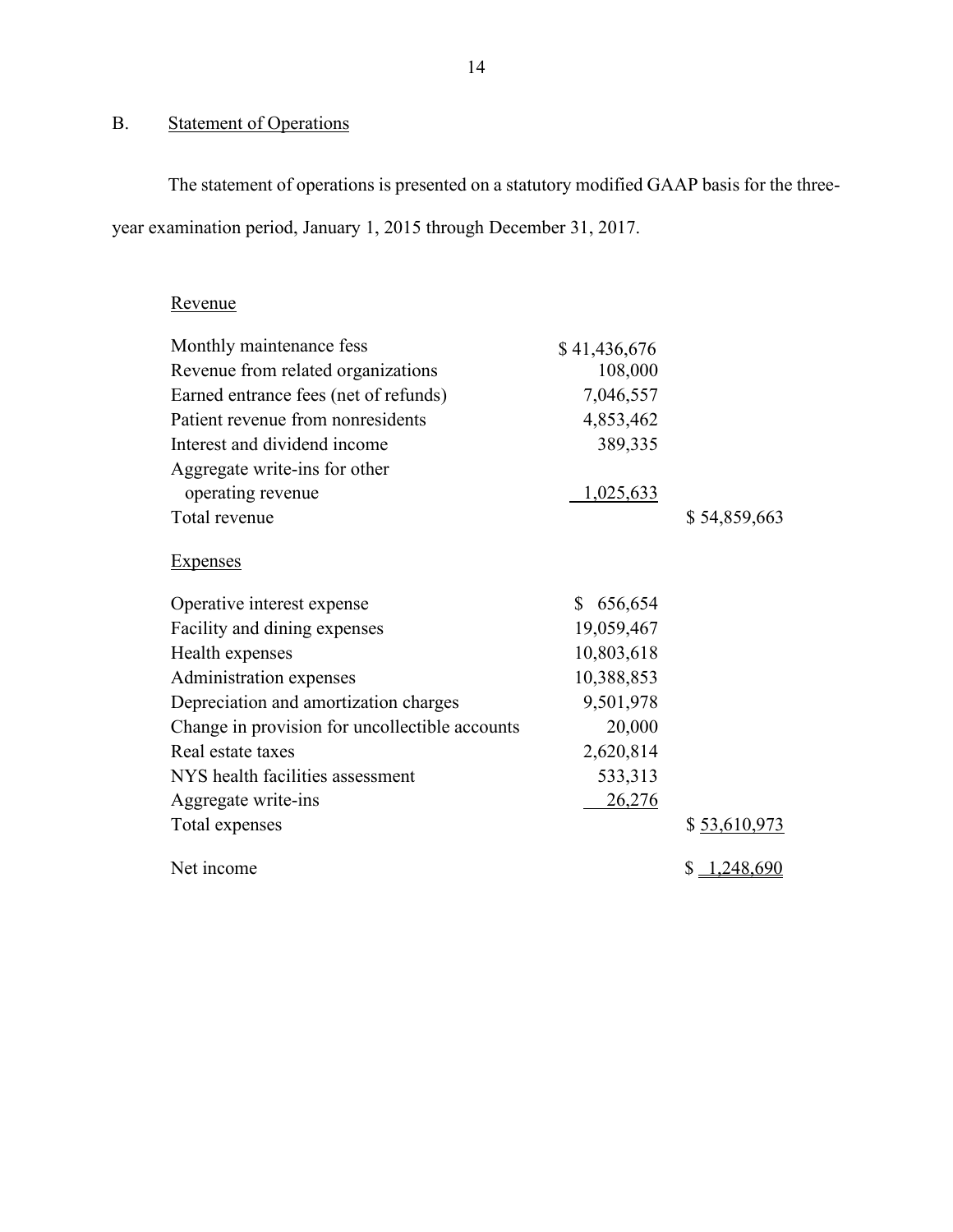### Change in Actuarial Surplus

The Community's actuarial surplus increased \$12,749,396 during the examination period,

January 1, 2015 through December 31, 2017, detailed as follows:

| Actuarial surplus, per report on<br>examination, as of December 31, 2014 | Gains in<br>Surplus | Losses in<br>Surplus | \$ | 1,166,399  |
|--------------------------------------------------------------------------|---------------------|----------------------|----|------------|
| Net income<br>Statutory adjustment as per                                | \$1,248,690         |                      |    |            |
| examination*                                                             | 11,500,706          |                      |    |            |
| Net increase in surplus                                                  |                     |                      |    | 12,749,396 |
| Actuarial surplus, per report on<br>examination, as of December 31, 2017 |                     |                      | S  |            |

\*Note: This adjustment represents the difference between the net income pertaining to the statutory modified GAAP basis of accounting and the actuarial surplus.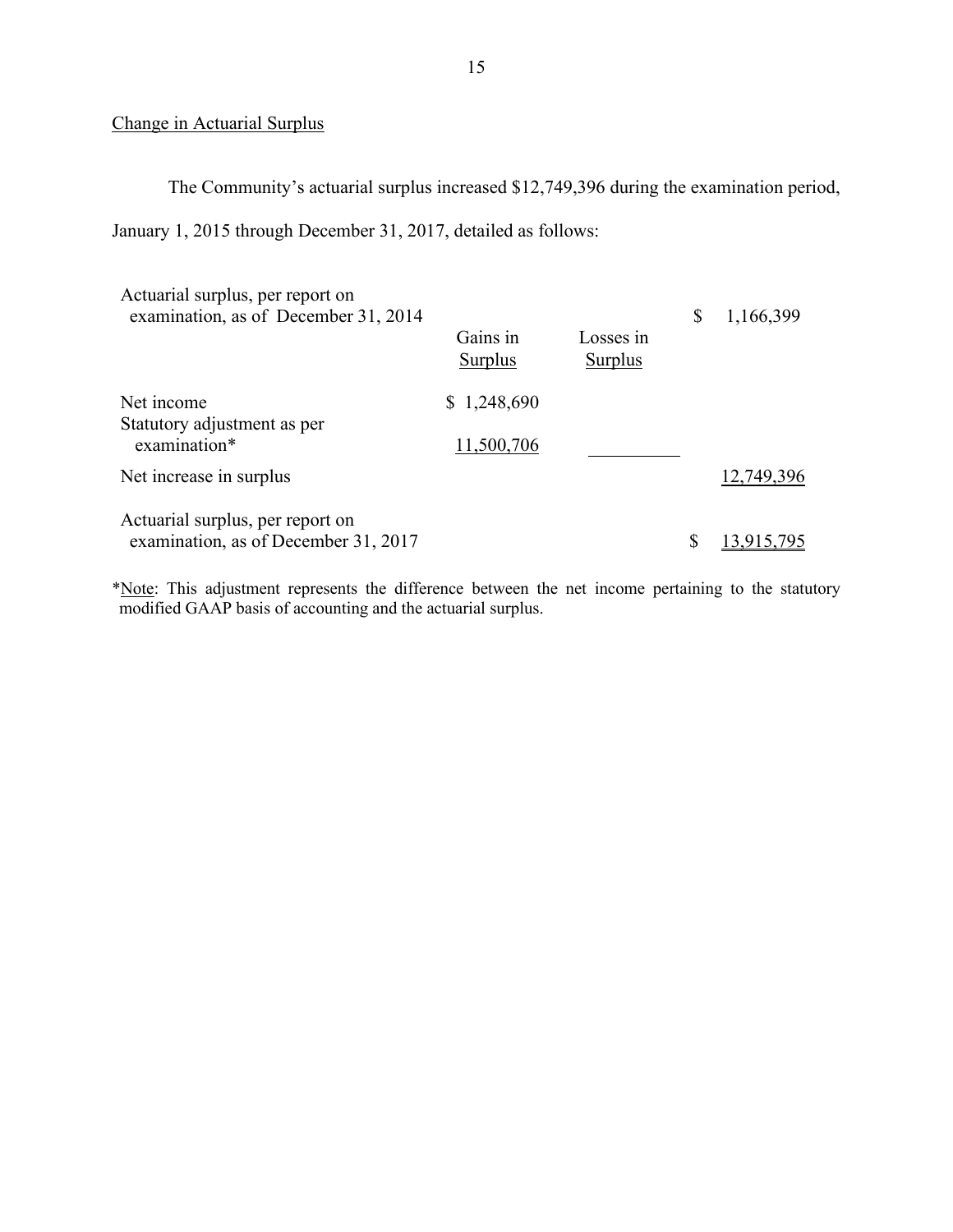#### **4**. **COMPLIANCE WITH PRIOR REPORT ON EXAMINATION**

The prior report on examination included five (5) recommendations detailed as follows (page number refers to the prior report on examination):

#### **ITEM NO. PAGE NO.**

7

8

12

#### Corporate Governance

1. It is recommended that the Community report in its filed annual statements only those board members who are actually on the Board of Directors as of date of the annual statements, which is, in this case, December 31, 2014.

*The Community complied with this recommendation.*

2. It is recommended that the Community comply with Section 715-a(c) of the New York Not-For-Profit Corporation Law by requiring that its board members complete and sign a conflict of interest statement before the initial election and annually thereafter. 7

*The Community complied with this recommendation.*

Disclosure Statement

3. It is recommended that the Community comply with Section 4606(14)(b) by listing a contact person within the standard information sheet of its disclosure statement.

> *The Community did not comply with the recommendation*. A similar recommendation is included in this report.

### Accounts Receivable

4. It is recommended that the Community comply with the requirements of Part 350.6(c)(7) of Insurance Regulation No. 140 by reporting on its actuarial balance sheet, as admitted assets, government agency receivables that are not overdue more than 365 days and non-government agency receivables that are not overdue more than 90 days from the valuation date.

*The Community complied with this recommendation.*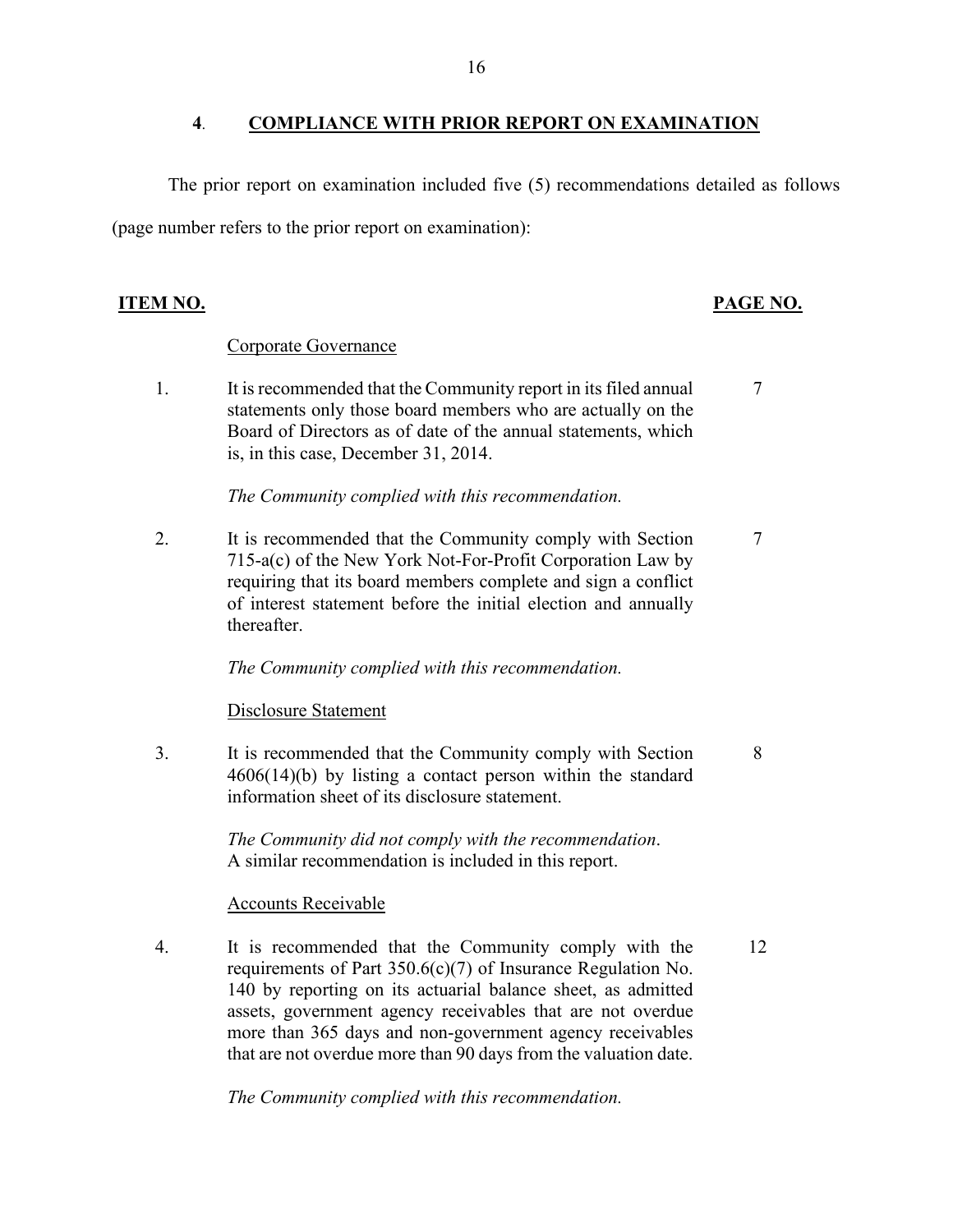### **ITEM NO. PAGE NO.**

13

### Information System Controls

5. It is suggested that the Community change its controls procedures to provide for the automatic log-off of the Community's workstations from the current 60 minutes of inactivity to a significantly less period of time of inactivity. It is further suggested that such change be included within the Community's access controls policy.

*The Community complied with this recommendation.*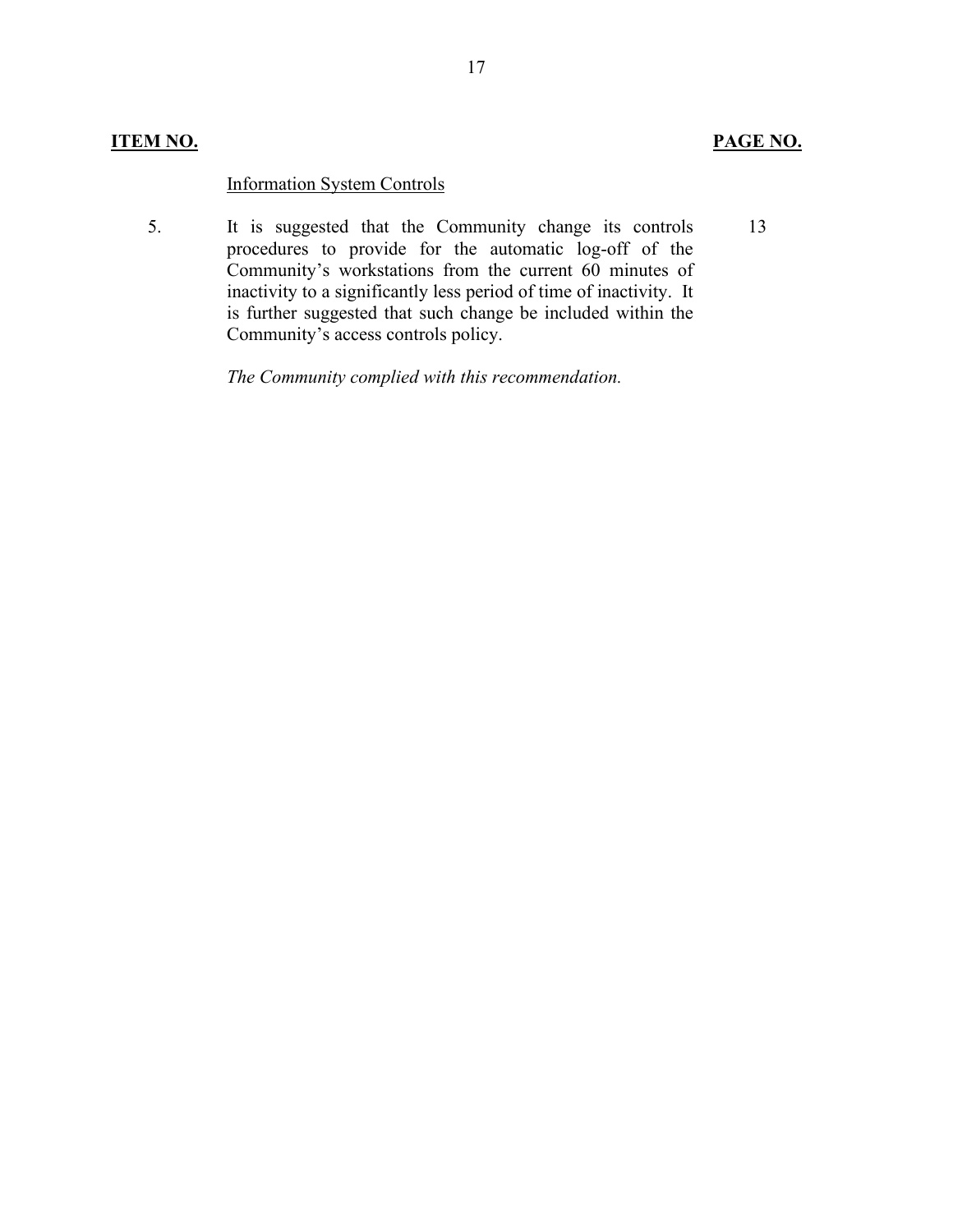#### **5. SUMMARY OF COMMENTS AND RECOMMENDATIONS**

#### **ITEM PAGE NO.**

7

#### A. Corporate Governance

- i. It is recommended that Board members who are unable or unwilling to consistently attend meetings they are eligible to attend, either resign or be replaced.
- ii. It is recommended as a best practice, that the minutes of the Board of Directors' meetings clearly delineate the position of each attendee. 7

#### B. Disclosure Statement

It is recommended that the Community comply with Section 4606(14)(b) of the New York Public Health Law by listing a contact person within the standard information sheet of its disclosure statement. 12

18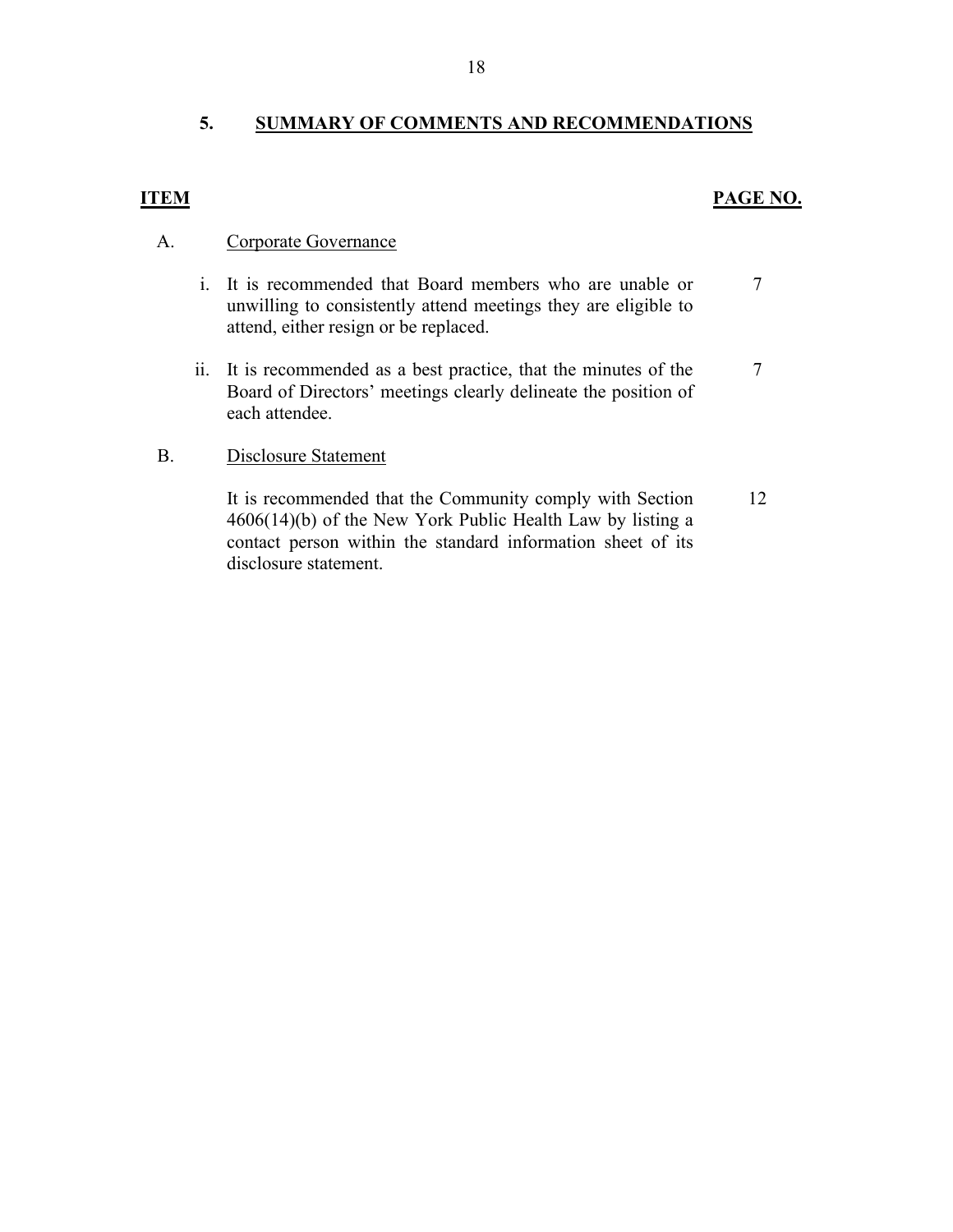Respectfully submitted,

Charles J. McBurnie Insurance Examiner

STATE OF NEW YORK ) )SS.  $\lambda$ COUNTY OF NEW YORK)

 CHARLES McBURNIE being duly sworn, deposes and says that the foregoing report submitted by him is true to the best of his knowledge and belief.

 $\mathcal{L}_\mathcal{L}$  , which is a set of the set of the set of the set of the set of the set of the set of the set of the set of the set of the set of the set of the set of the set of the set of the set of the set of the set of

 $\mathcal{L}_\text{max}$  , and the contract of the contract of the contract of the contract of the contract of the contract of the contract of the contract of the contract of the contract of the contract of the contract of the contr

Charles J. McBurnie

Subscribed and sworn to before me This \_\_\_\_\_ day of \_\_\_\_\_\_\_\_\_ 2021.